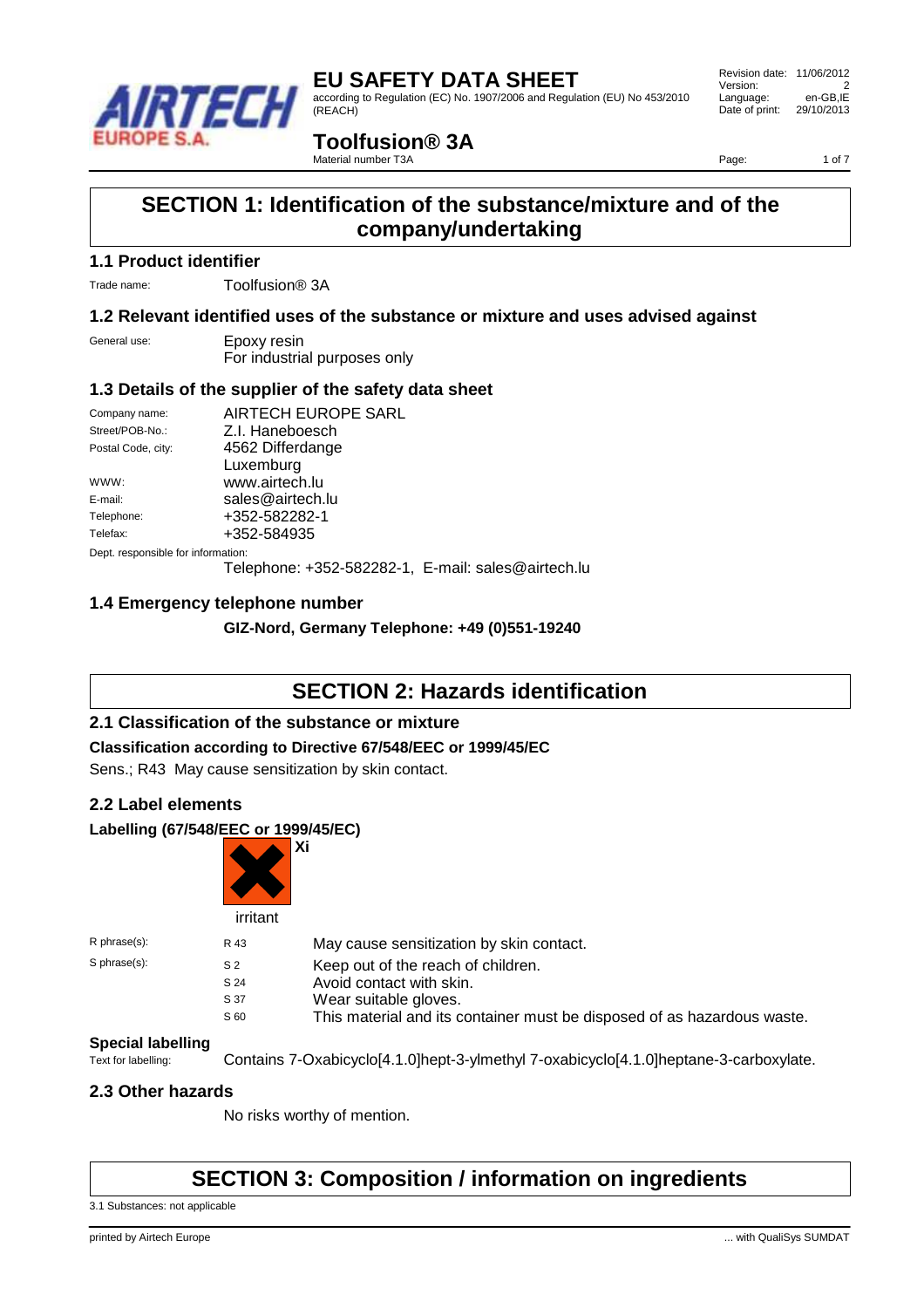

according to Regulation (EC) No. 1907/2006 and Regulation (EU) No 453/2010 (REACH)

## **Toolfusion® 3A**

Material number T3A

### **3.2 Mixtures**

| Hazardous ingredients: |                                          |            |                          |  |
|------------------------|------------------------------------------|------------|--------------------------|--|
| ∣Ingredient            | Designation                              | Content    | <b>Classification</b>    |  |
| EINECS 219-207-4       | 7-Oxabicyclo[4.1.0]hept-3-ylmethyl       | $>= 70 \%$ | EU: Sens.; R43.          |  |
| CAS 2386-87-0          | 7-oxabicyclo[4.1.0]heptane-3-carboxylate |            | CLP: Skin Sens. 1; H317. |  |

# **SECTION 4: First aid measures**

#### **4.1 Description of first aid measures**

| In case of inhalation:                                          | Move victim to fresh air; if necessary, provide artificial respiration or oxygen.<br>Seek medical attention.                                                                              |  |
|-----------------------------------------------------------------|-------------------------------------------------------------------------------------------------------------------------------------------------------------------------------------------|--|
| In case of skin contact:                                        | Contaminated/fouled clothing and shoes must be removed immediately.<br>Immediately clean with water and soap followed by thorough rinsing.<br>Seek medical treatment in case of troubles. |  |
| After eye contact:                                              | Immediately flush eyes with plenty of flowing water for 10 to 15 minutes holding eyelids<br>apart. Subsequently seek the immediate attention of an ophthalmologist.                       |  |
| After swallowing:                                               | Rinse mouth with water. Consult physician immediately.                                                                                                                                    |  |
| 4.2 Most important symptoms and effects, both acute and delayed |                                                                                                                                                                                           |  |

May cause an allergic skin reaction.

#### **4.3 Indication of any immediate medical attention and special treatment needed**

Treat symptomatically.

# **SECTION 5: Firefighting measures**

#### **5.1 Extinguishing media**

Suitable extinguishing media:

Water fog, extinguishing powder, foam, carbon dioxide.

Extinguishing media which must not be used for safety reasons:

High power water jet.

### **5.2 Special hazards arising from the substance or mixture**

In case of fire may be liberated: Phenols, carbon monoxide and carbon dioxide. Formation of numerous unknown compounds is possible.

### **5.3 Advice for firefighters**

Special protective equipment for firefighters:

Wear self-contained breathing apparatus.

Additional information: Hazchem-Code: -

Move undamaged containers from immediate hazard area if it can be done safely. Do not allow water used to extinguish fire to enter drains, ground or waterways. Treat runoff as hazardous.

# **SECTION 6: Accidental release measures**

#### **6.1 Personal precautions, protective equipment and emergency procedures**

Wear protective equipment. Keep away from unprotected people. Provide adequate ventilation. Do not breathe vapour/aerosol. Avoid contact with skin and eyes.

#### **6.2 Environmental precautions**

Do not allow to penetrate into soil, waterbodies or drains.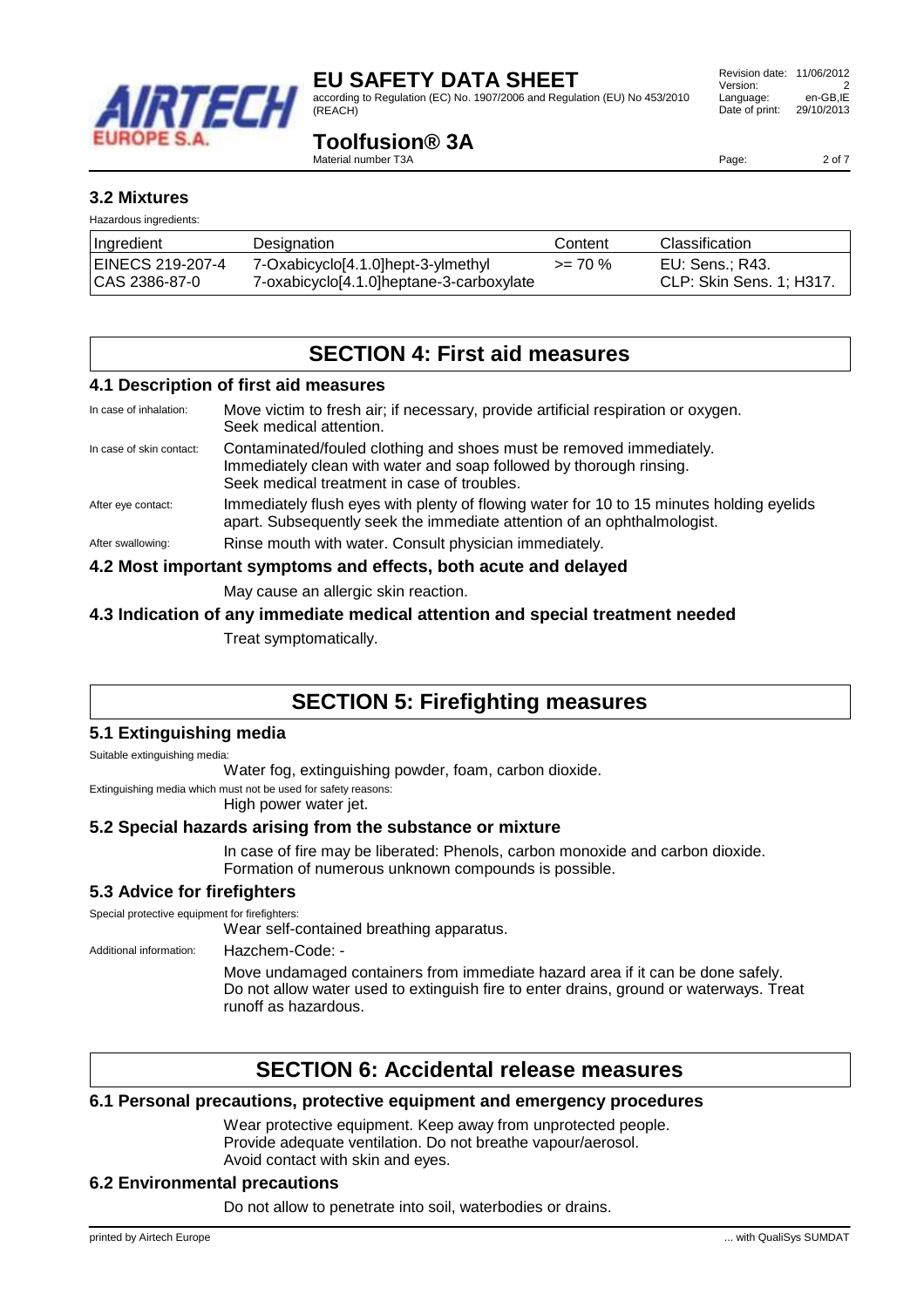according to Regulation (EC) No. 1907/2006 and Regulation (EU) No 453/2010 (REACH)

# **Toolfusion® 3A**

Material number T3A

### **6.3 Methods and material for containment and cleaning up**

Plug leak if safely possible.

Soak up with absorbent materials such as sand, siliceus earth, acid- or universal binder. Store in special closed containers and dispose of according to ordinance. In case of greater quantities: Collect mechanically (use only explosion-proof equipment when pumping out).

#### **6.4 Reference to other sections**

Refer additionally to chapter 8 and 13.

# **SECTION 7: Handling and storage**

#### **7.1 Precautions for safe handling**

Advices on safe handling: Provide adequate ventilation, and local exhaust as needed. Wear protective equipment. Do not breathe vapour/aerosol. Avoid contact with skin and eyes.

#### **7.2 Conditions for safe storage, including any incompatibilities**

Requirements for storerooms and containers:

Keep container tightly closed in a cool, well-ventilated place.

Take care when re-opening already used containers.

Protect from heat and direct sunlight. Keep container dry.

Handle empty containers with care. Incineration may cause explosion.

Hints on joint storage: Do not store together with strong bases, oxidizing agents, strong acids or amines.

Storage class: 10 = Combustible liquids, unless storage class 3

### **7.3 Specific end use(s)**

Epoxy resin

# **SECTION 8: Exposure controls/personal protection**

#### **8.1 Control parameters**

Additional information: Contains no substances with occupational exposure limit values.

### **8.2 Exposure controls**

Provide adequate ventilation, and local exhaust as needed.

#### **Occupational exposure controls**

| Respiratory protection:                  | When aerosols and vapours form: Use filter type A-P1 according to EN 14387.<br>Or Wear self-contained breathing apparatus.                                                                                                          |  |  |
|------------------------------------------|-------------------------------------------------------------------------------------------------------------------------------------------------------------------------------------------------------------------------------------|--|--|
| Hand protection:                         | Protective gloves according to EN 374.<br>Glove material: Neoprene.<br>Breakthrough time: >480 min.<br>Observe glove manufacturer's instructions concerning penetrability and breakthrough time.                                    |  |  |
| Eye protection:                          | Tightly sealed goggles according to EN 166.                                                                                                                                                                                         |  |  |
| Body protection:                         | Wear suitable protective clothing.                                                                                                                                                                                                  |  |  |
| General protection and hygiene measures: | Avoid contact with skin and eyes. Do not breathe vapour/aerosol.<br>When using do not eat, drink or smoke.<br>Wash hands before breaks and after work.<br>Work place should be equipped with a shower and an eye rinsing apparatus. |  |  |



 Revision date: 11/06/2012 Version: 2<br>
Language: en-GB.IE Language: Date of print: 29/10/2013

Page: 3 of 7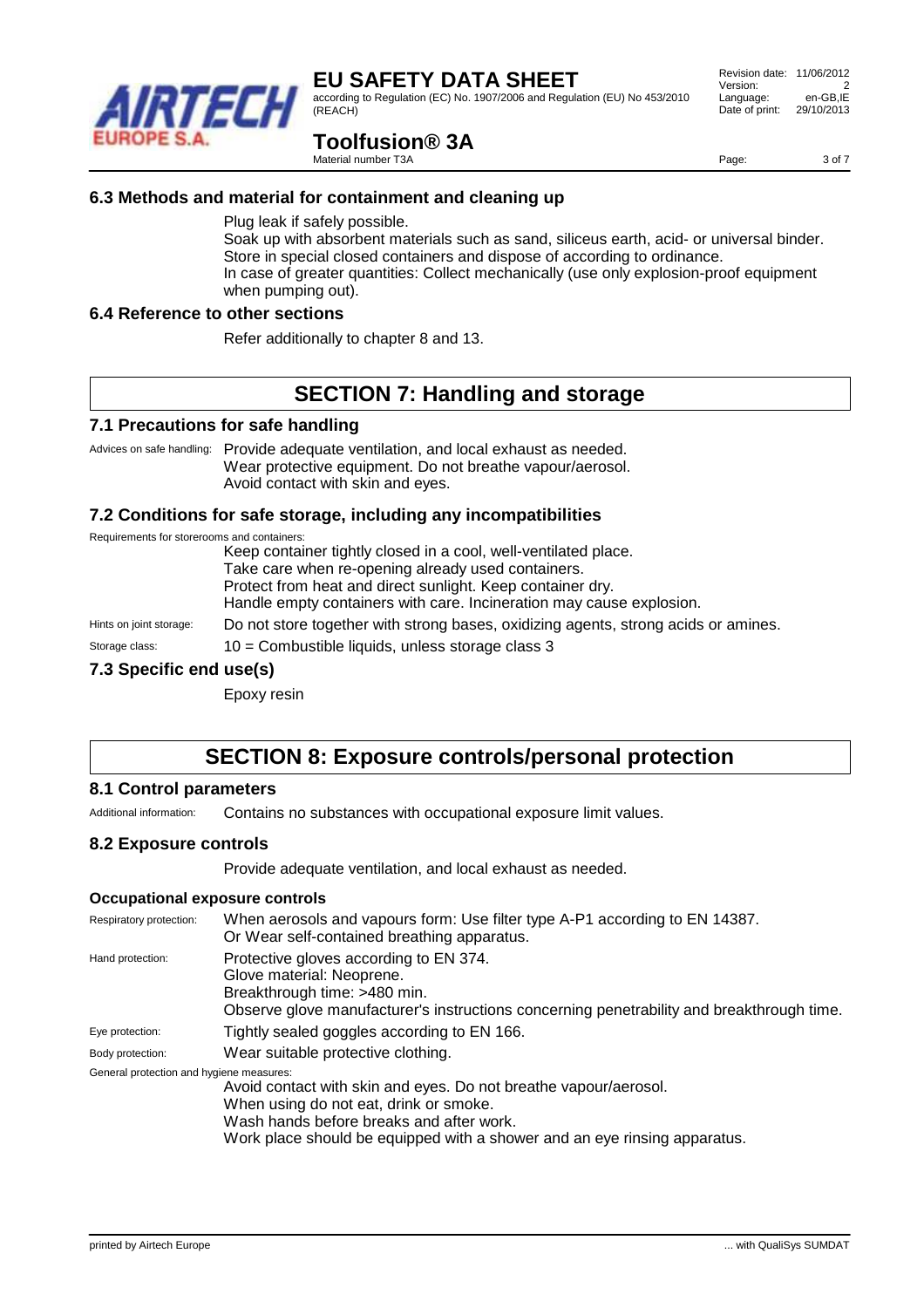

according to Regulation (EC) No. 1907/2006 and Regulation (EU) No 453/2010 (REACH)

 Revision date: 11/06/2012 Version: 2<br>
Language: en-GB.IE Language: Date of print: 29/10/2013

## **Toolfusion® 3A**

Material number T3A

Page: 4 of 7

## **SECTION 9: Physical and chemical properties**

#### **9.1 Information on basic physical and chemical properties**

| Appearance:                              | Physical state: liquid<br>Colour: black |
|------------------------------------------|-----------------------------------------|
| Odour:                                   | characteristic                          |
| Odour threshold:                         | no data available                       |
| pH value:                                | no data available                       |
| Melting point/freezing point:            | no data available                       |
| Initial boiling point and boiling range: | $>$ 250 °C                              |
| Flash point/flash point range:           | 202 $\mathcal{C}$                       |
| Evaporation rate:                        | no data available                       |
| Flammability:                            | no data available                       |
| Explosive properties:                    | no data available                       |
| Explosion limits:                        | no data available                       |
|                                          | no data available                       |
| Vapour pressure:                         | no data available                       |
| Vapour density:                          | no data available                       |
| Density:                                 | 1.1 g/mL                                |
| Water solubility:                        | negligible                              |
| Partition coefficient: n-octanol/water:  | no data available                       |
| Auto-ignition temperature:               | no data available                       |
| Thermal decomposition:                   | no data available                       |
| Viscosity, dynamic:                      | no data available                       |
| Explosive properties:                    | no data available                       |
| Oxidizing characteristics:               | no data available                       |
|                                          |                                         |

#### **9.2 Other information**

Additional information: no data available

# **SECTION 10: Stability and reactivity**

#### **10.1 Reactivity**

Refer to chapter 10.3

#### **10.2 Chemical stability**

Product is stable under normal storage conditions.

#### **10.3 Possibility of hazardous reactions**

Avoid contact with: aliphatic amines: Polymerization along with heat production.

#### **10.4 Conditions to avoid**

Keep away from heat sources, sparks and open flames. Do not expose to high temperature. Danger of bursting and explosion.

#### **10.5 Incompatible materials**

Strong oxidizing agents, Lewis-acid or mineral acids and bases (organic and inorganic).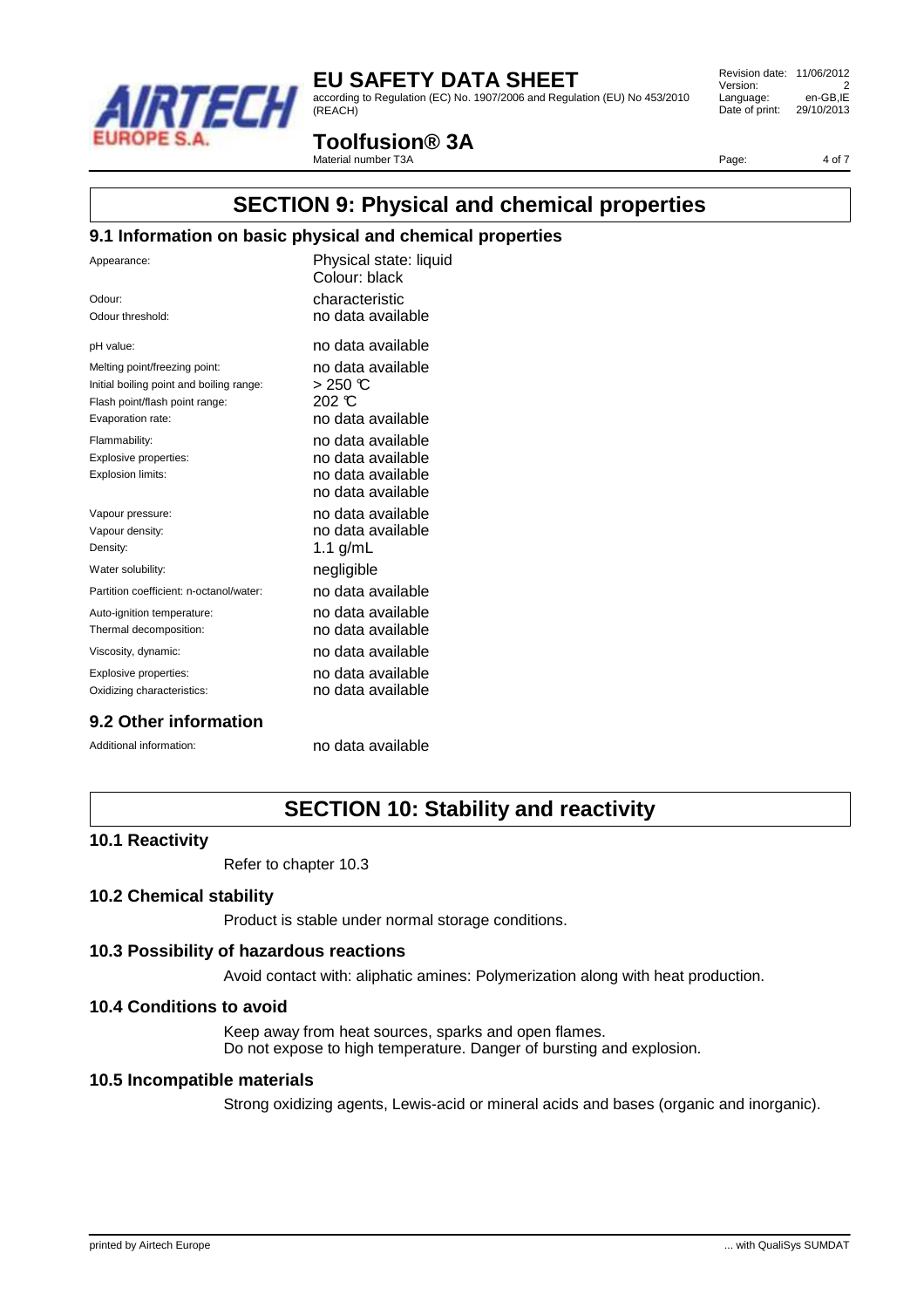

according to Regulation (EC) No. 1907/2006 and Regulation (EU) No 453/2010 (REACH)

#### Revision date: 11/06/2012 Version: 2<br>
Language: en-GB.IE Language: Date of print: 29/10/2013

Page: 5 of 7

## **Toolfusion® 3A**

Material number T3A

#### **10.6 Hazardous decomposition products**

Emits toxic fumes under fire conditions. In case of fire may be liberated: phenols, carbon monoxide and carbon dioxide. Formation of numerous unknown compounds is possible. Thermal decomposition: no data available

**SECTION 11: Toxicological information**

#### **11.1 Information on toxicological effects**

Toxicological effects: Acute toxicity (oral): Lack of data. Acute toxicity (dermal): Lack of data. Acute toxicity (inhalative): Lack of data. Skin corrosion/irritation: Lack of data. Eye damage/irritation: Lack of data. Sensitisation to the respiratory tract: Lack of data. Skin sensitisation: Skin Sens. 1; H317 = May cause an allergic skin reaction. Germ cell mutagenicity/Genotoxicity: Lack of data. Carcinogenicity: Lack of data. Reproductive toxicity: Lack of data. Effects on or via lactation: Lack of data. Specific target organ toxicity (single exposure): Lack of data. Specific target organ toxicity (repeated exposure): Lack of data. Aspiration hazard: Lack of data.

#### **Symptoms**

In case of ingestion: Irritations of mucous membranes in the mouth, pharynx, oesophagus and gastrointestinal tract. After eye contact: Causes tears. Pain, redness.

# **SECTION 12: Ecological information**

### **12.1 Toxicity**

### **12.2. Persistence and degradability**

Further details: no data available

#### **12.3 Bioaccumulative potential**

Partition coefficient: n-octanol/water: no data available

#### **12.4 Mobility in soil**

no data available

#### **12.5 Results of PBT and vPvB assessment**

no data available

#### **12.6 Other adverse effects**

General information: Do not allow to penetrate into soil, waterbodies or drains.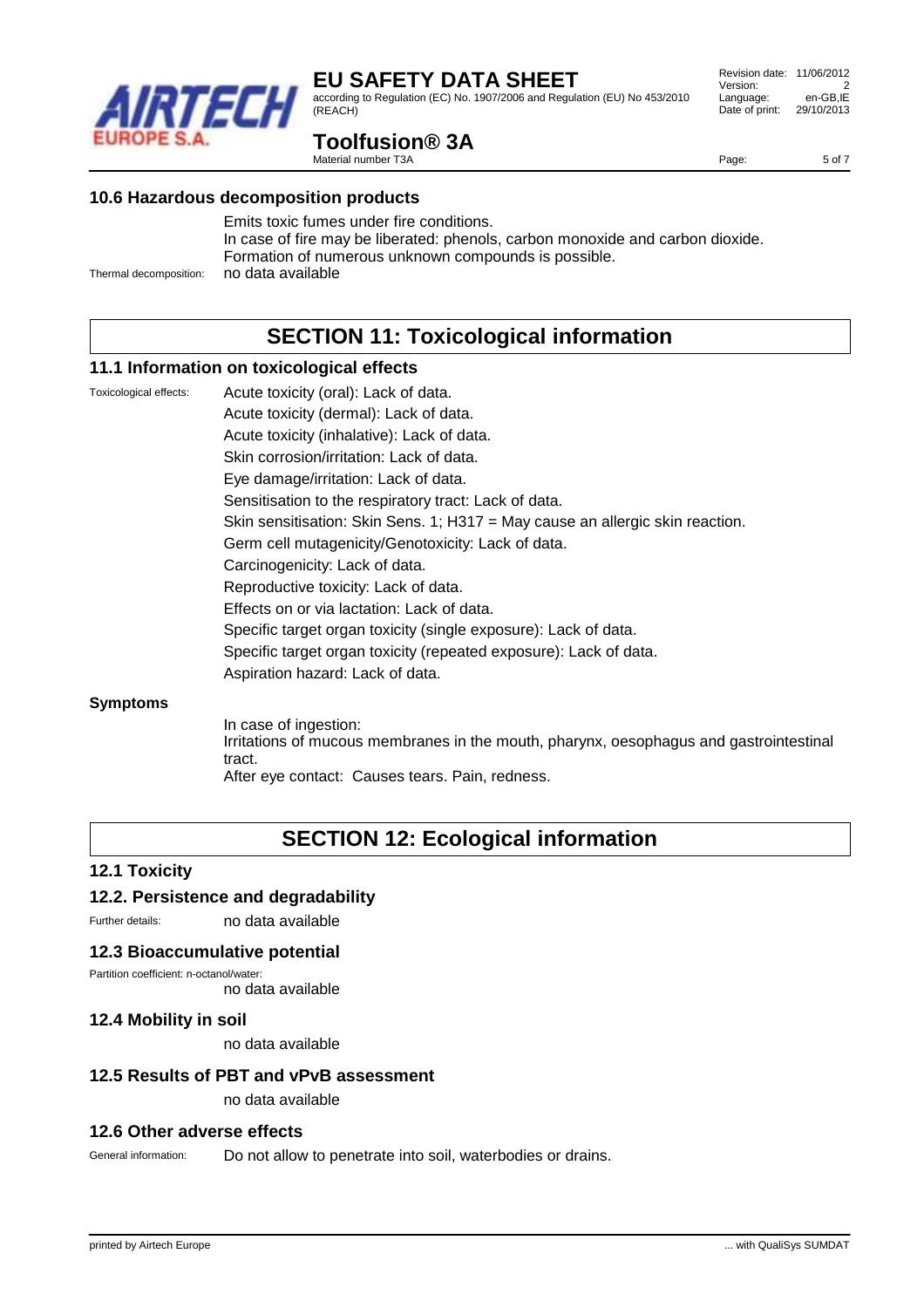

according to Regulation (EC) No. 1907/2006 and Regulation (EU) No 453/2010 (REACH)

## **Toolfusion® 3A**

Material number T3A

Page: 6 of 7

## **SECTION 13: Disposal considerations**

#### **13.1 Waste treatment methods**

#### **Product**

Waste key number: 08 04 09<sup>\*</sup> = Waste adhesives and sealants containing organic solvents or other dangerous substances  $MFSU =$  manufacture, formulation, supply and use \* = Evidence for disposal must be provided.

Recommendation: Incinerate as hazardous waste according to applicable local, state, and federal regulations.

#### **Contaminated packaging**

Recommendation: Waste key number 150102: Plastic container Waste key number 150104: Packages of metal Empty carefully and completely, if possible. Dispose of waste according to applicable legislation.

# **SECTION 14: Transport information**

#### **14.1 UN number**

not applicable

#### **14.2 UN proper shipping name**

ADR/RID, IMDG, IATA: Not restricted

#### **14.3 Transport hazard class(es)**

not applicable

#### **14.4 Packing group**

not applicable

#### **14.5 Environmental hazards**

Marine pollutant: No

#### **14.6 Special precautions for user**

No dangerous good in sense of these transport regulations.

#### **14.7 Transport in bulk according to Annex II of MARPOL 73/78 and the IBC Code**

no data available

## **SECTION 15: Regulatory information**

#### **15.1 Safety, health and environmental regulations/legislation specific for the substance or mixture**

#### **National regulations - Great Britain**

Hazchem-Code: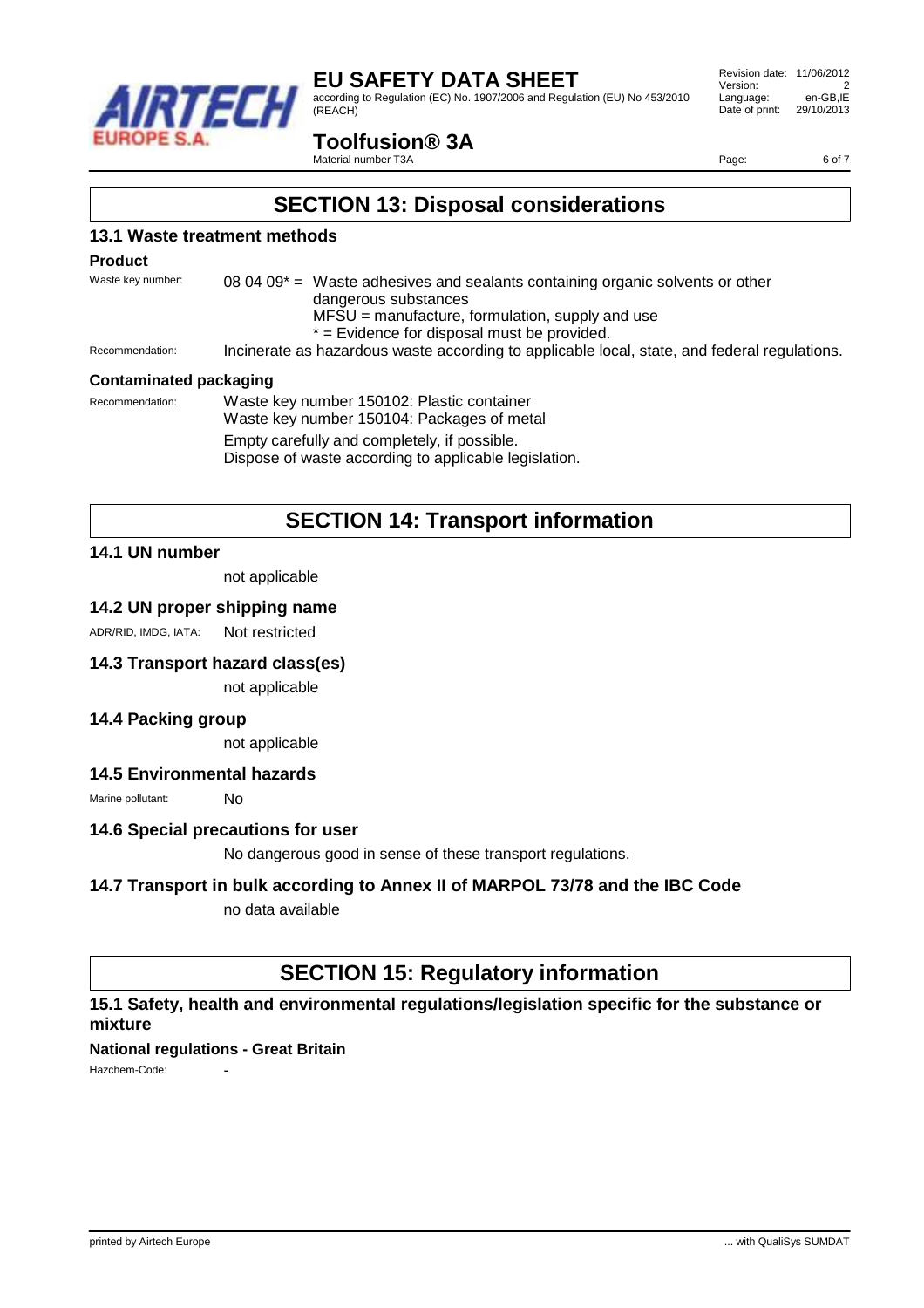according to Regulation (EC) No. 1907/2006 and Regulation (EU) No 453/2010 (REACH)

# **Toolfusion® 3A**

Material number T3A

**1 1 0**

| NFPA Hazard Rating:<br>Health: 1 (Slight)                  |
|------------------------------------------------------------|
| Fire: 1 (Slight)                                           |
| Reactivity: 0 (Minimal)<br><b>HMIS Version III Rating:</b> |
| Health: 1 (Slight)                                         |
| Flammability: 1 (Slight)                                   |
| Physical Hazard: 0 (Minimal)                               |
| Personal Protection: $X =$ Consult your supervisor         |
|                                                            |

# **15.2 Chemical Safety Assessment**

no data available

# **SECTION 16: Other information**

#### **Further information**

Wording of the H-phrases under paragraph 2 and 3:

H317 = May cause an allergic skin reaction.

Wording of the R-phrases under paragraph 2 and 3:

R 43 = May cause sensitization by skin contact.

| Reason of change:      | Changes in section 2: classification, GHS |
|------------------------|-------------------------------------------|
|                        | General revision                          |
| Date of first version: | 22/04/2010                                |

#### **Department issuing data sheet**

Contact person: see section 1: Dept. responsible for information

For abbreviations and acronyms, see: ECHA Guidance on information requirements and chemical safety assessment, chapter R.20 (Table of terms and abbreviations).

This data sheet cannot cover all possible situations which the user may experience during processing. Each aspect of your operation should be examined to determine if, and which additional precautions may be necessary. All health and safety information contained in this data sheet should be provided to your employees and customers. It is your responsibility to develop appropriate workplace instructions and training programmes for employees.

As the conditions and methods of use are beyond our control, we do not assume any responsibility and expressly disclaim any liability for any use of this product. The information supplied on this safety data sheet complies with our current level of knowledge as well as with national and EU regulations. All statements or suggestions are made without warranty, expressed or implied, regarding accuracy of information, the hazards connected with the use of the product or the results to be obtained from the use thereof.



 Revision date: 11/06/2012 Version: 2<br>
Language: en-GB.IE Language: Date of print: 29/10/2013



Page: 7 of 7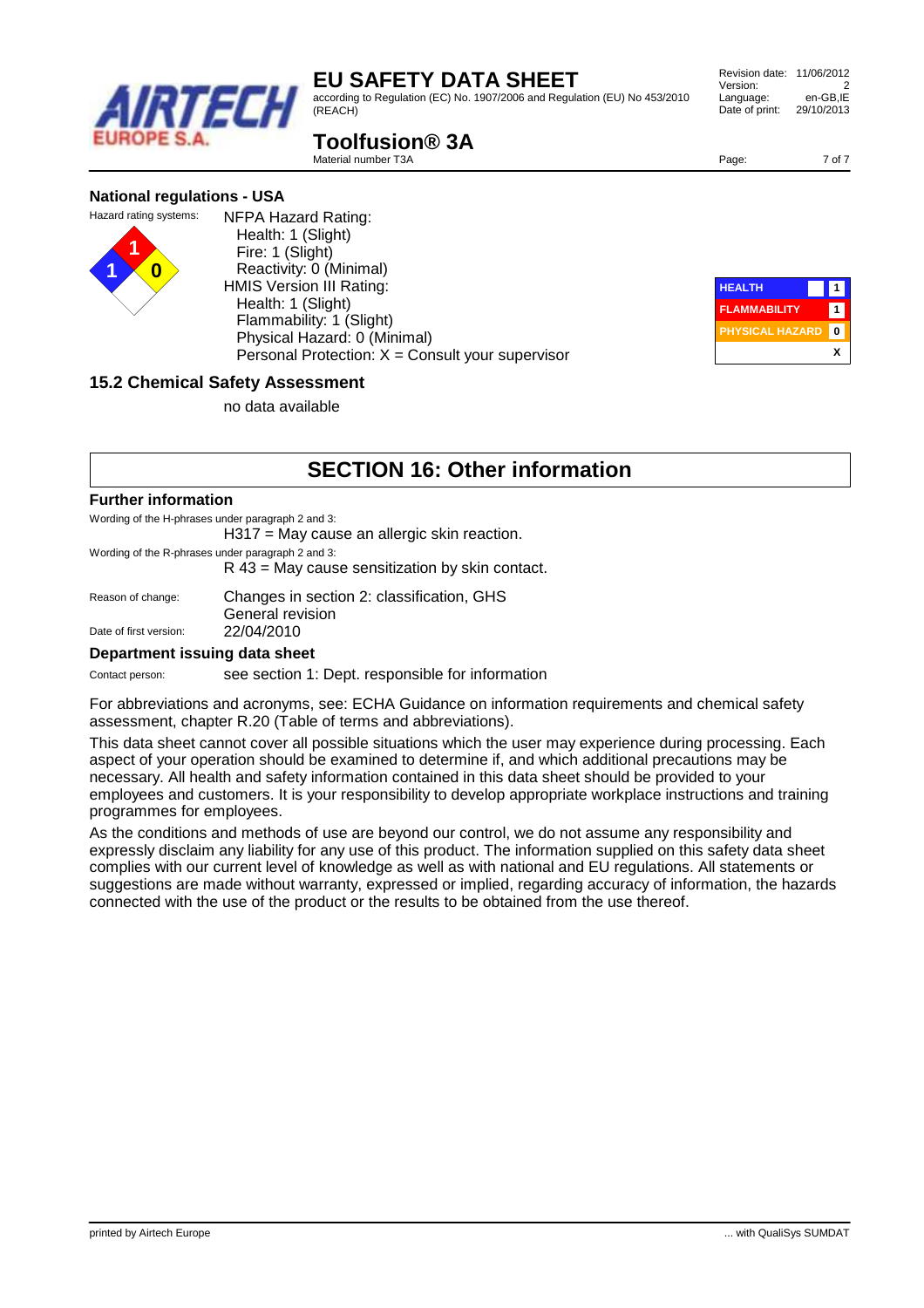

according to Regulation (EC) No. 1907/2006 (REACH) and Regulation (EU) No 453/2010

 Revision date: 17/11/2014 Version: 4<br>
Language: en-GB.IE Language: Date of first version: 23/4/2010

### **Toolfusion® 3B**

Material number T3B

Page: 1 of 7

# **SECTION 1: Identification of the substance/mixture and of the company/undertaking**

#### **1.1 Product identifier**

Trade name: Toolfusion® 3B

### **1.2 Relevant identified uses of the substance or mixture and uses advised against**

General use: Modified Anhydride Curing Agent. For industrial purposes only.

### **1.3 Details of the supplier of the safety data sheet**

| Company name:                      | AIRTECH EUROPE SARL                                         |  |  |
|------------------------------------|-------------------------------------------------------------|--|--|
| Street/POB-No.:                    | Z.I. Haneboesch                                             |  |  |
| Postal Code, city:                 | 4562 Differdange                                            |  |  |
|                                    | Luxemburg                                                   |  |  |
| WWW:                               | www.airtech.lu                                              |  |  |
| E-mail:                            | sales@airtech.lu                                            |  |  |
| Telephone:                         | +352-582282-1                                               |  |  |
| Telefax:                           | +352-584935                                                 |  |  |
| Dept. responsible for information: |                                                             |  |  |
|                                    | $T_{\alpha}$ lanhana: $25255022224$ $\Gamma$ mail: $200224$ |  |  |

Telephone: +352-582282-1, E-mail: sales@airtech.lu

### **1.4 Emergency telephone number**

**GIZ-Nord, Germany Telephone: +49 (0)551-19240**

# **SECTION 2: Hazards identification**

### **2.1 Classification of the substance or mixture**

### **Classification according to Directive 67/548/EEC or 1999/45/EC**

Xi; R41 Risk of serious damage to eyes. Sens.; R42/43 May cause sensitization by inhalation and skin contact.

### **2.2 Label elements**

### **Labelling (67/548/EEC or 1999/45/EC)**

|                    | harmful | Xn                                                                                                             |
|--------------------|---------|----------------------------------------------------------------------------------------------------------------|
| $R$ phrase $(s)$ : | R 41    | Risk of serious damage to eyes.                                                                                |
|                    | R 42/43 | May cause sensitization by inhalation and skin contact.                                                        |
| S phrase(s):       | S 23    | Do not breathe gas/fumes/vapour/spray.                                                                         |
|                    | S 24    | Avoid contact with skin.                                                                                       |
|                    | S 26    | In case of contact with eyes, rinse immediately with plenty of water and<br>seek medical advice.               |
|                    | S 37/39 | Wear suitable gloves and eye/face protection.                                                                  |
|                    | S 45    | In case of accident or if you feel unwell, seek medical advice immediately<br>(show the label where possible). |
|                    | S 60    | This material and its container must be disposed of as hazardous waste.                                        |

#### **Special labelling**

Text for labelling: contains Hexahydro-4-methylphthalic anhydride: SVHC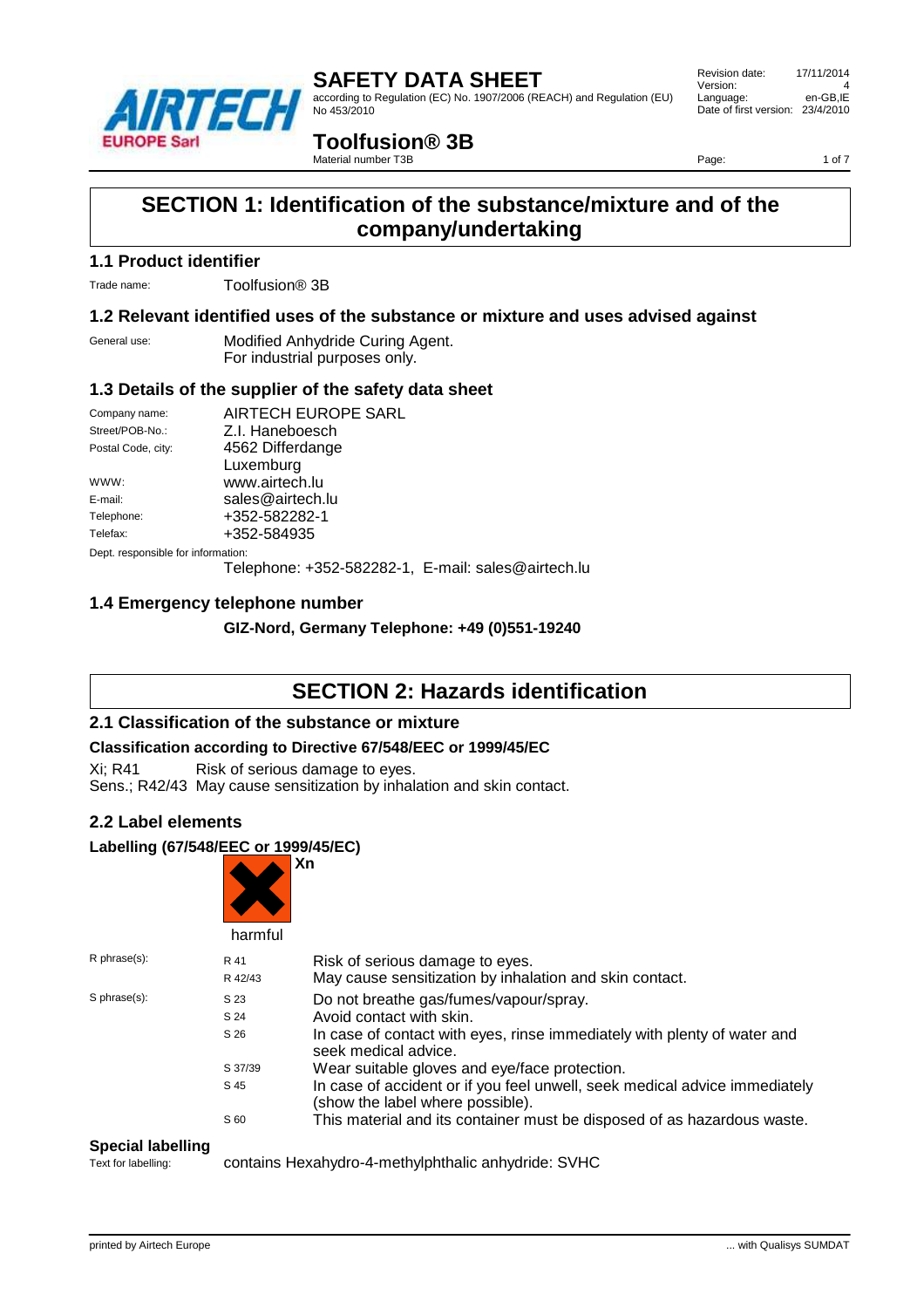

according to Regulation (EC) No. 1907/2006 (REACH) and Regulation (EU) No 453/2010

#### Revision date: 17/11/2014 Version: 4<br>
Language: en-GB.IE Language: Date of first version: 23/4/2010

### **Toolfusion® 3B**

Material number T3B

Page: 2 of 7

#### **2.3 Other hazards**

No risks worthy of mention.

# **SECTION 3: Composition / information on ingredients**

3.1 Substances: not applicable

#### **3.2 Mixtures**

Hazardous ingredients:

| Ingredient                                                                                                      | Designation                        | Content        | Classification                                                                            |
|-----------------------------------------------------------------------------------------------------------------|------------------------------------|----------------|-------------------------------------------------------------------------------------------|
| EC No. 243-072-0 Hexahydro-4-<br>CAS 19438-60-9                                                                 | methylphthalic<br>anhydride (SVHC) | $97.8 - 100\%$ | EU: Xn; R 41, 42/43<br>CLP: Eye Dam. 1; H318.<br>Resp. Sens. 1; H334. Skin Sens. 1; H317. |
| This mixture contains the following substances of very high concern (SVHC) which are<br>Additional information: |                                    |                |                                                                                           |

included in the Candidate List according to Article 59 of REACH:

Hexahydro-4-methylphthalic anhydride (EQC)

# **SECTION 4: First aid measures**

#### **4.1 Description of first aid measures**

| In case of inhalation:   | Move victim to fresh air; if necessary, provide artificial respiration or oxygen. Seek<br>medical attention.                                                                                        |
|--------------------------|-----------------------------------------------------------------------------------------------------------------------------------------------------------------------------------------------------|
| In case of skin contact: | Immediately clean with water and soap followed by thorough rinsing. Take off<br>immediately all contaminated clothing and wash it before reuse. In case of skin irritation,<br>consult a physician. |
| After eye contact:       | Immediately flush eyes with plenty of flowing water for 10 to 15 minutes holding eyelids<br>apart. Subsequently seek the immediate attention of an ophthalmologist.                                 |
| After swallowing:        | Rinse mouth with water. Do not induce vomiting.<br>Give affected person large quantities of water, better milk. Seek medical attention.<br>Never give anything by mouth to an unconscious person.   |
|                          | 4.2 Most important symptoms and effects, both acute and delaved                                                                                                                                     |

#### **4.2 Most important symptoms and effects, both acute and delayed**

May cause an allergic skin reaction. May cause allergy or asthma symptoms or breathing difficulties if inhaled. Causes serious eye damage.

### **4.3 Indication of any immediate medical attention and special treatment needed**

Treat symptomatically.

# **SECTION 5: Firefighting measures**

### **5.1 Extinguishing media**

Suitable extinguishing media:

Water fog, foam, extinguishing powder, carbon dioxide.

Extinguishing media which must not be used for safety reasons:

High power water jet.

#### **5.2 Special hazards arising from the substance or mixture**

Emits toxic fumes under fire conditions.

In case of fire may be liberated: hydrocarbons, carbon monoxide and carbon dioxide.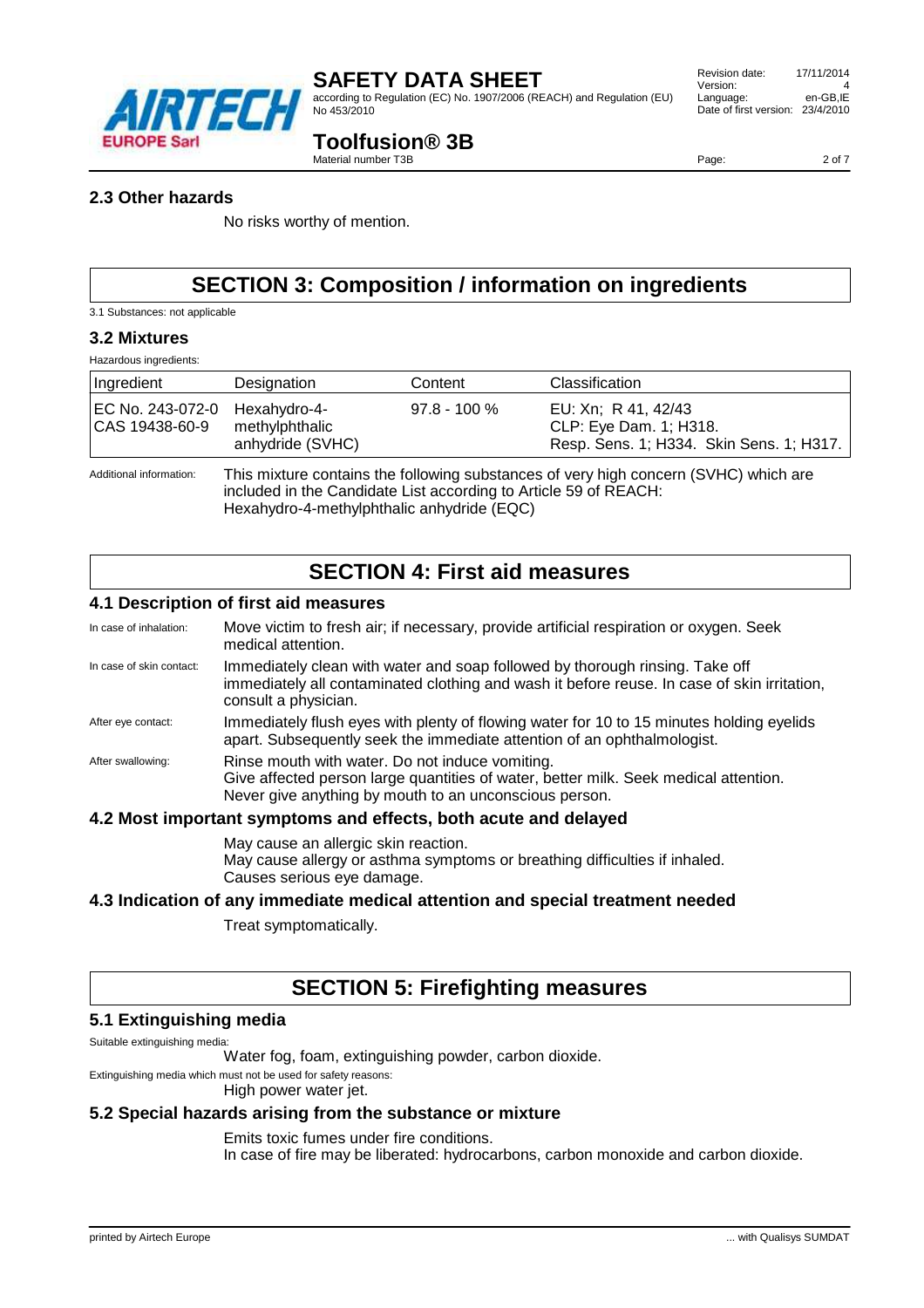

according to Regulation (EC) No. 1907/2006 (REACH) and Regulation (EU) No 453/2010

#### Revision date: 17/11/2014 Version: 4 Language: en-GB,IE Date of first version: 23/4/2010

## **Toolfusion® 3B**

Material number T3B

Page: 3 of 7

### **5.3 Advice for firefighters**

Special protective equipment for firefighters:

Wear a self-contained breathing apparatus and chemical protective clothing.

Additional information: Hazchem-Code: -

Seal off endangered area. Heating causes rise in pressure with risk of bursting. Cool endangered containers with water spray and, if possible, remove from danger zone. Fight fire from a safe distance. Stay upwind/keep distance from source.

# **SECTION 6: Accidental release measures**

### **6.1 Personal precautions, protective equipment and emergency procedures**

Provide adequate ventilation. Avoid contact with skin, eyes, and clothing. Do not breathe vapour/aerosol. Wear protective equipment.

#### **6.2 Environmental precautions**

Do not allow to penetrate into soil, waterbodies or drains.

#### **6.3 Methods and material for containment and cleaning up**

Absorb with liquid-binding material (e.g. sand, diatomaceous earth, acid- or universal binding agents) and place in closed containers for disposal.

#### **6.4 Reference to other sections**

Refer additionally to section 8 and 13.

# **SECTION 7: Handling and storage**

### **7.1 Precautions for safe handling**

Advices on safe handling: Provide adequate ventilation, and local exhaust as needed. Avoid contact with skin, eyes, and clothing. Do not breathe vapour/aerosol. Wear protective equipment. When using do not eat, drink or smoke. Wash hands before breaks and after work. Precautions against fire and explosion:

Keep away from heat sources, sparks and open flames.

### **7.2 Conditions for safe storage, including any incompatibilities**

Requirements for storerooms and containers: Keep container tightly closed in a cool, well-ventilated place. Keep container dry. Do not drop, drag or bang the container. Protect from frost. Protect against direct sunlight. Hints on joint storage: Keep away from food and drinks. Storage class: 10 = Combustible liquids, unless storage class 3

### **7.3 Specific end use(s)**

No information available.

# **SECTION 8: Exposure controls/personal protection**

#### **8.1 Control parameters**

Additional information: Contains no substances with occupational exposure limit values.

#### **8.2 Exposure controls**

Provide good ventilation and/or an exhaust system in the work area.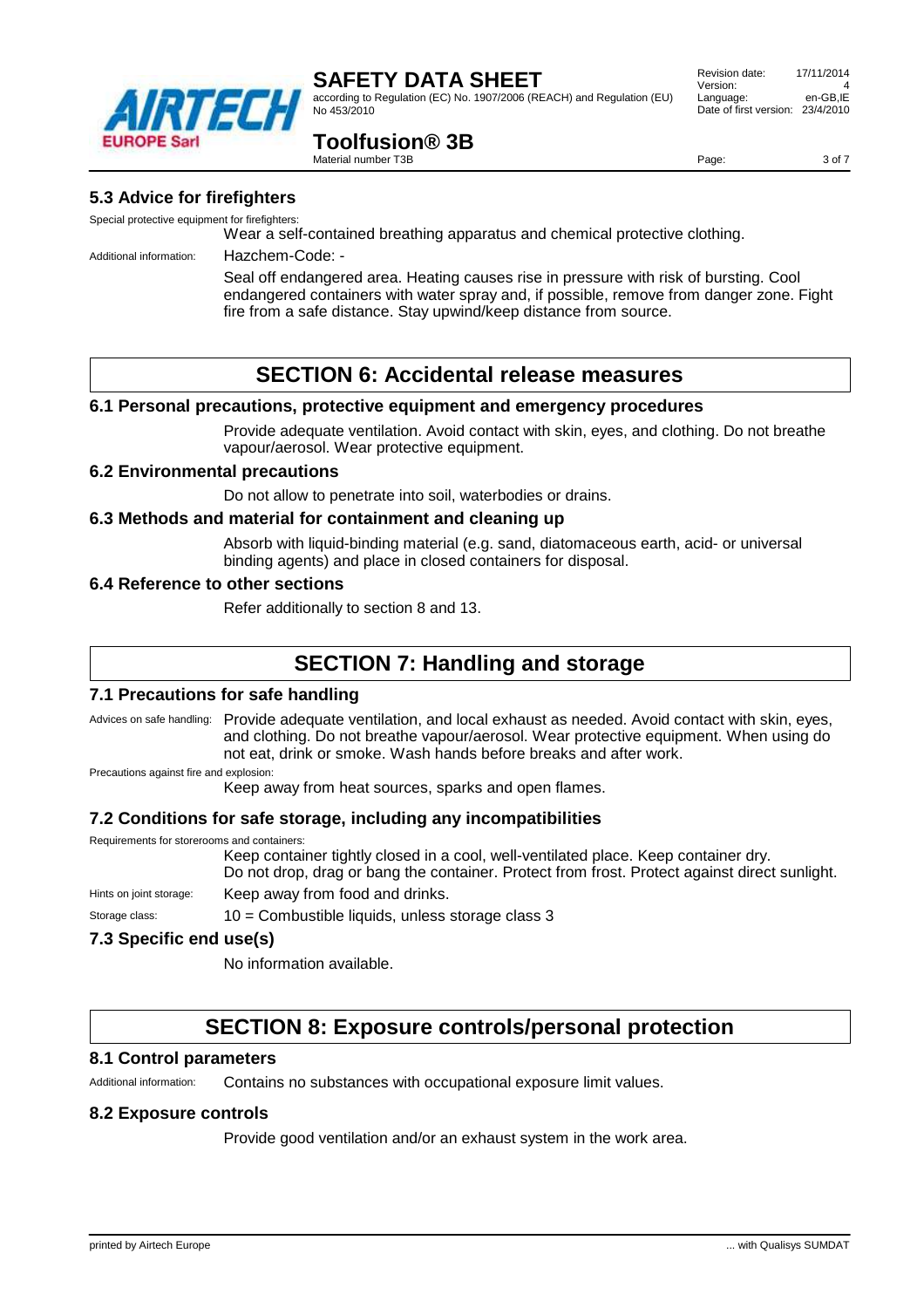according to Regulation (EC) No. 1907/2006 (REACH) and Regulation (EU) No 453/2010

| Revision date:         | 17/11/2014 |
|------------------------|------------|
| Version:               | Δ          |
| Language:              | en-GB.IE   |
| Date of first version: | 23/4/2010  |
|                        |            |

Page: 4 of 7

### **Toolfusion® 3B**

Material number T3B

### **Personal protection equipment**

TST

#### **Occupational exposure controls**

**EUROPE Sarl** 

| Respiratory protection:                                                                                                                                                            | If vapours form, use respiratory protection.<br>Use filter type A (= against vapours of organic substances) according to EN 14387.                                                           |
|------------------------------------------------------------------------------------------------------------------------------------------------------------------------------------|----------------------------------------------------------------------------------------------------------------------------------------------------------------------------------------------|
| Protective gloves according to EN 374.<br>Hand protection:<br>Glove material: Rubber.<br>Observe glove manufacturer's instructions concerning penetrability and breakthrough time. |                                                                                                                                                                                              |
| Eye protection:                                                                                                                                                                    | Tightly sealed goggles according to EN 166.                                                                                                                                                  |
| Body protection:                                                                                                                                                                   | Wear suitable protective clothing.                                                                                                                                                           |
| General protection and hygiene measures:                                                                                                                                           | Avoid contact with skin, eyes, and clothing. Do not breathe vapour/aerosol. Work place<br>al a childrea ann an 1976. Tha an t-an an t-an an a-chaidh an an a-chaidh an 1976. Tha ann an a-ch |

should be equipped with a shower and an eye rinsing apparatus. When using do not eat, drink or smoke. Wash hands before breaks and after work.

# **SECTION 9: Physical and chemical properties**

### **9.1 Information on basic physical and chemical properties**

| Appearance:                              | Form: liquid<br>Colour: colourless, clear     |
|------------------------------------------|-----------------------------------------------|
| Odour:                                   | characteristic                                |
| Odour threshold:                         | no data available                             |
| pH value:                                | no data available                             |
| Melting point/freezing point:            | no data available                             |
| Initial boiling point and boiling range: | no data available                             |
| Flash point/flash point range:           | 110 °C (Hexahydro-4-methylphthalic anhydride) |
| Evaporation rate:                        | no data available                             |
| Flammability:                            | no data available                             |
| Explosive properties:                    | no data available                             |
| Explosion limits:                        | no data available                             |
| Vapour pressure:                         | 5.7 hPa                                       |
| Vapour density:                          | no data available                             |
| Density:                                 | 1.16 $g/mL$                                   |
| Water solubility:                        | Contact with water liberates acid.            |
| Partition coefficient: n-octanol/water:  | no data available                             |
| Auto-ignition temperature:               | no data available                             |
| Thermal decomposition:                   | no data available                             |
| Viscosity, dynamic:                      | no data available                             |
| Viscosity, kinematic:                    | 90 - 110 mPa*s                                |
| Explosive properties:                    | no data available                             |
| Oxidizing characteristics:               | no data available                             |

#### **9.2 Other information**

Solid content:  $>= 99 \%$ 

# **SECTION 10: Stability and reactivity**

#### **10.1 Reactivity**

Contact with water liberates acid.

#### **10.2 Chemical stability**

Stable under recommended storage conditions.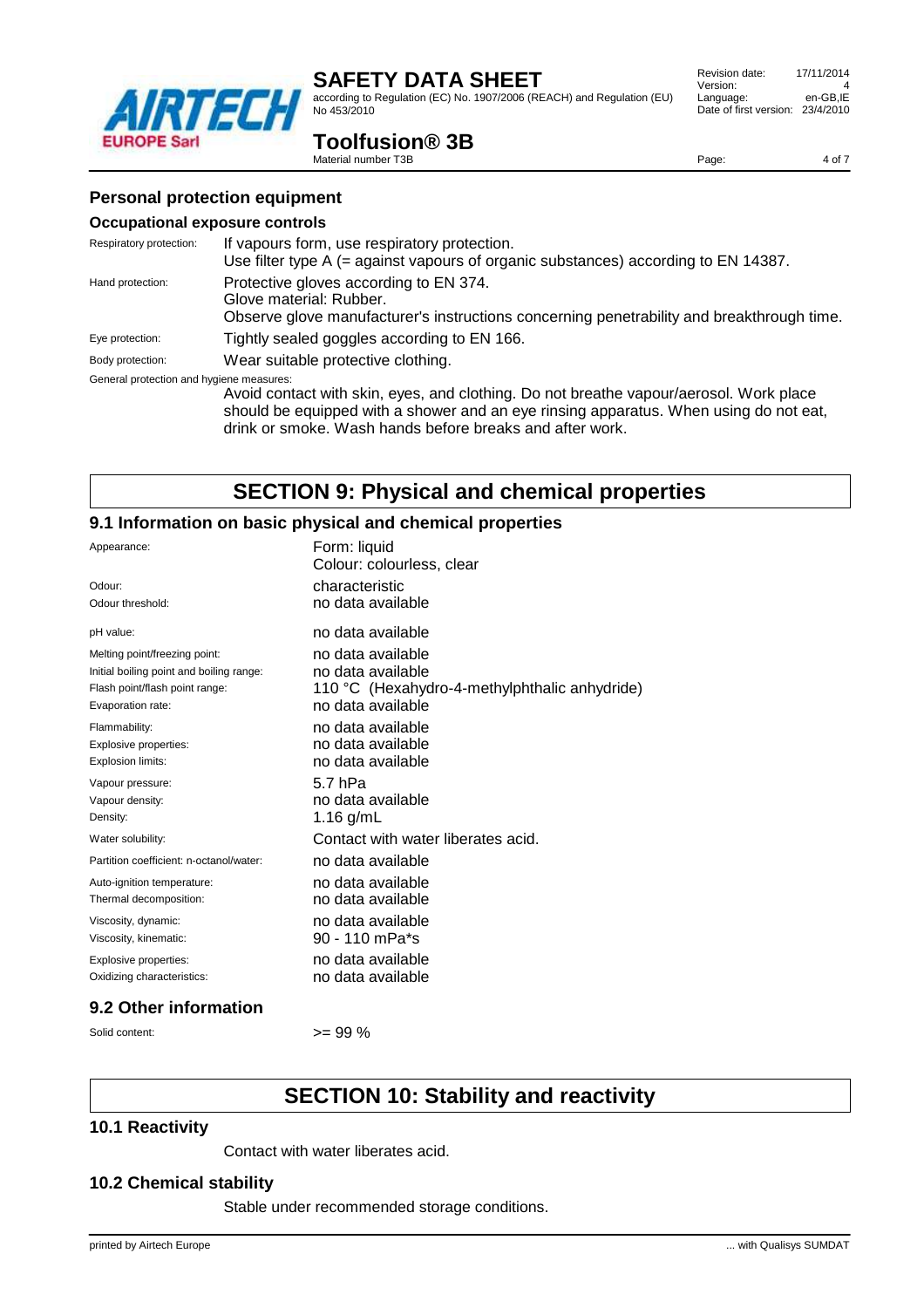according to Regulation (EC) No. 1907/2006 (REACH) and Regulation (EU) No 453/2010

## **Toolfusion® 3B**

Material number T3B

Hazardous polymerisation: Will not occur.

#### **10.4 Conditions to avoid**

Excessive heating, humidity. Keep away from heat sources, sparks and open flames. Avoid formation of aerosols/vapours.

#### **10.5 Incompatible materials**

Avoid contact with strong oxidizing agents and Water .

#### **10.6 Hazardous decomposition products**

In case of fire may be liberated: hydrocarbons, carbon monoxide and carbon dioxide. Thermal decomposition: no data available

# **SECTION 11: Toxicological information**

#### **11.1 Information on toxicological effects**

Toxicological effects: Acute toxicity (oral): Lack of data. Acute toxicity (dermal): Lack of data. Acute toxicity (inhalative): Lack of data. Skin corrosion/irritation: Lack of data. Eye damage/irritation: Eye Dam. 1; H318 = Causes serious eye damage. Sensitisation to the respiratory tract: Resp. Sens. 1; H334 = May cause allergy or asthma symptoms or breathing difficulties if inhaled. Skin sensitisation: Skin Sens. 1; H317 = May cause an allergic skin reaction. Germ cell mutagenicity/Genotoxicity: Lack of data. Carcinogenicity: Lack of data. Reproductive toxicity: Lack of data. Effects on or via lactation: Lack of data. Specific target organ toxicity (single exposure): Lack of data. Specific target organ toxicity (repeated exposure): Lack of data. Aspiration hazard: Lack of data.

#### **Symptoms**

In case of inhalation: Symptoms: Tickel in the throat, cough, wheezing, shortness of breath. After contact with skin: Upon direct contact with skin may cause itching and redness.

# **SECTION 12: Ecological information**

#### **12.1 Toxicity**

Further details: no data available

#### **12.2. Persistence and degradability**

Further details: no data available

#### **12.3 Bioaccumulative potential**

Partition coefficient: n-octanol/water: no data available

| <b>12.1 Toxicity</b> |  |
|----------------------|--|
|                      |  |





Page: 5 of 7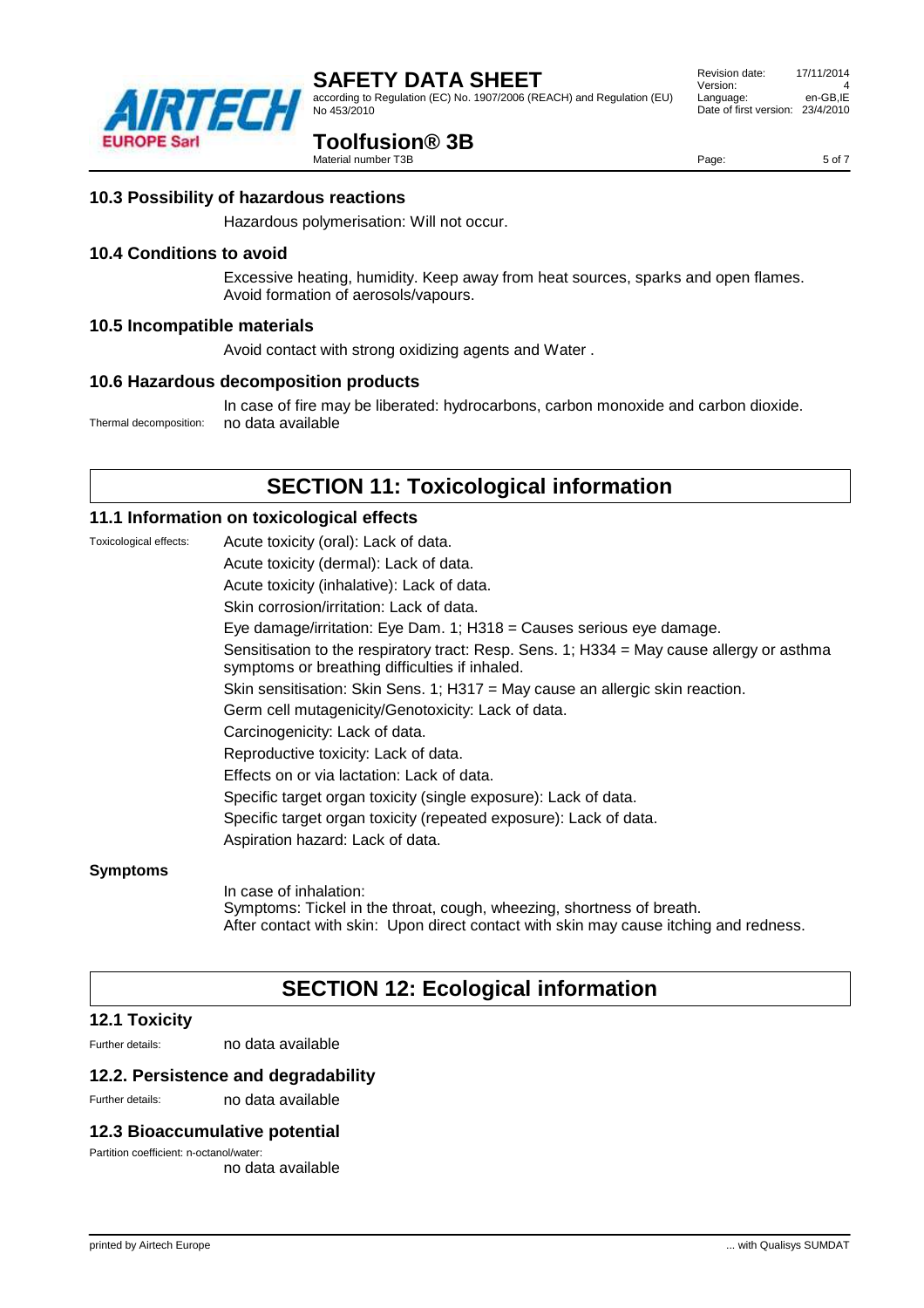according to Regulation (EC) No. 1907/2006 (REACH) and Regulation (EU) No 453/2010

# **Toolfusion® 3B**

Material number T3B

no data available

### **12.5 Results of PBT and vPvB assessment**

no data available

#### **12.6 Other adverse effects**

General information: Do not allow to penetrate into soil, waterbodies or drains.

# **SECTION 13: Disposal considerations**

### **13.1 Waste treatment methods**

#### **Product**

Waste key number:  $07.0704* =$  Wastes from the MFSU of fine chemicals and chemical products not otherwise specified \* = Evidence for disposal must be provided. Recommendation: Incinerate as hazardous waste according to applicable local, state, and federal regulations.

#### **Contaminated packaging**

Recommendation: Waste key number 150102 - Plastic packaging

Waste key number 150104 - Metallic packaging

Dispose of waste according to applicable legislation.

# **SECTION 14: Transport information**

#### **14.1 UN number**

ADR/RID, IMDG, IATA: not applicable

### **14.2 UN proper shipping name**

ADR/RID, IMDG, IATA: Not restricted

#### **14.3 Transport hazard class(es)**

ADR/RID, IMDG, IATA: not applicable

#### **14.4 Packing group**

ADR/RID, IMDG, IATA: not applicable

#### **14.5 Environmental hazards**

Marine pollutant: No

#### **14.6 Special precautions for user**

No dangerous good in sense of these transport regulations.

### **14.7 Transport in bulk according to Annex II of MARPOL 73/78 and the IBC Code**

no data available



Page: 6 of 7